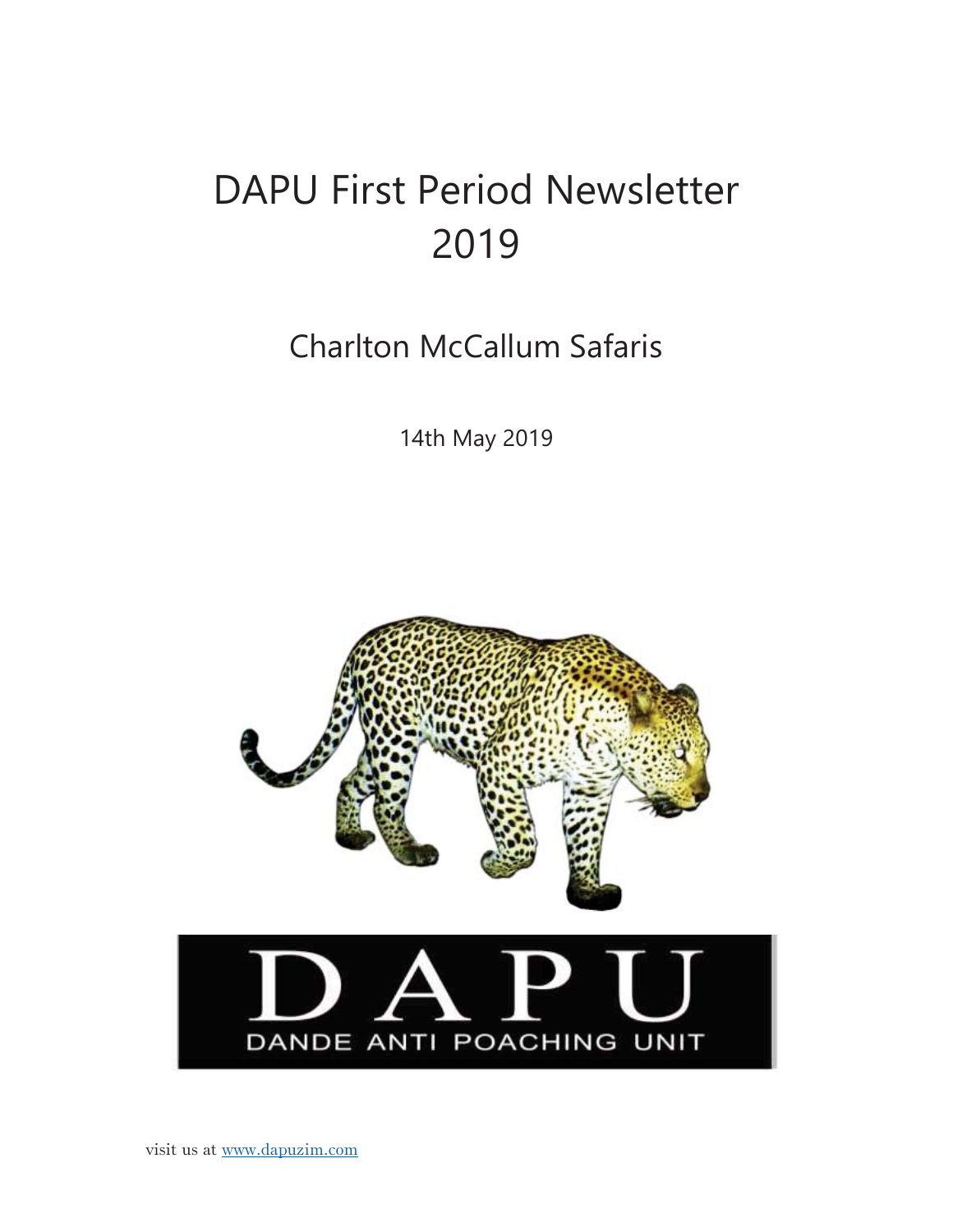Dear Friends,

Thank you all so much for your unwavering support. DAPU's first period for 2019 has been all about Human Wildlife Conflict. We came off the Christmas period with a little poaching in January but none recorded in February, March and April. All DAPU teams have been in the villages from 1<sup>st</sup> February to end of April, taking care of Problem Animal Control. They actually go back to their home villages with the idea being that they will work double hard looking after their own fields.

We have continued to meticulously document all of our support, deployments, wins and losses and here we share a summary with everyone who so graciously and generously supported all of our efforts both financially and in kind. As we grow from strength to strength we look forward to your continued support.

With Regards,

Myles E. McCallum James D. Charlton Charles Ndondo

Harare, Zimbabwe 22nd May 2019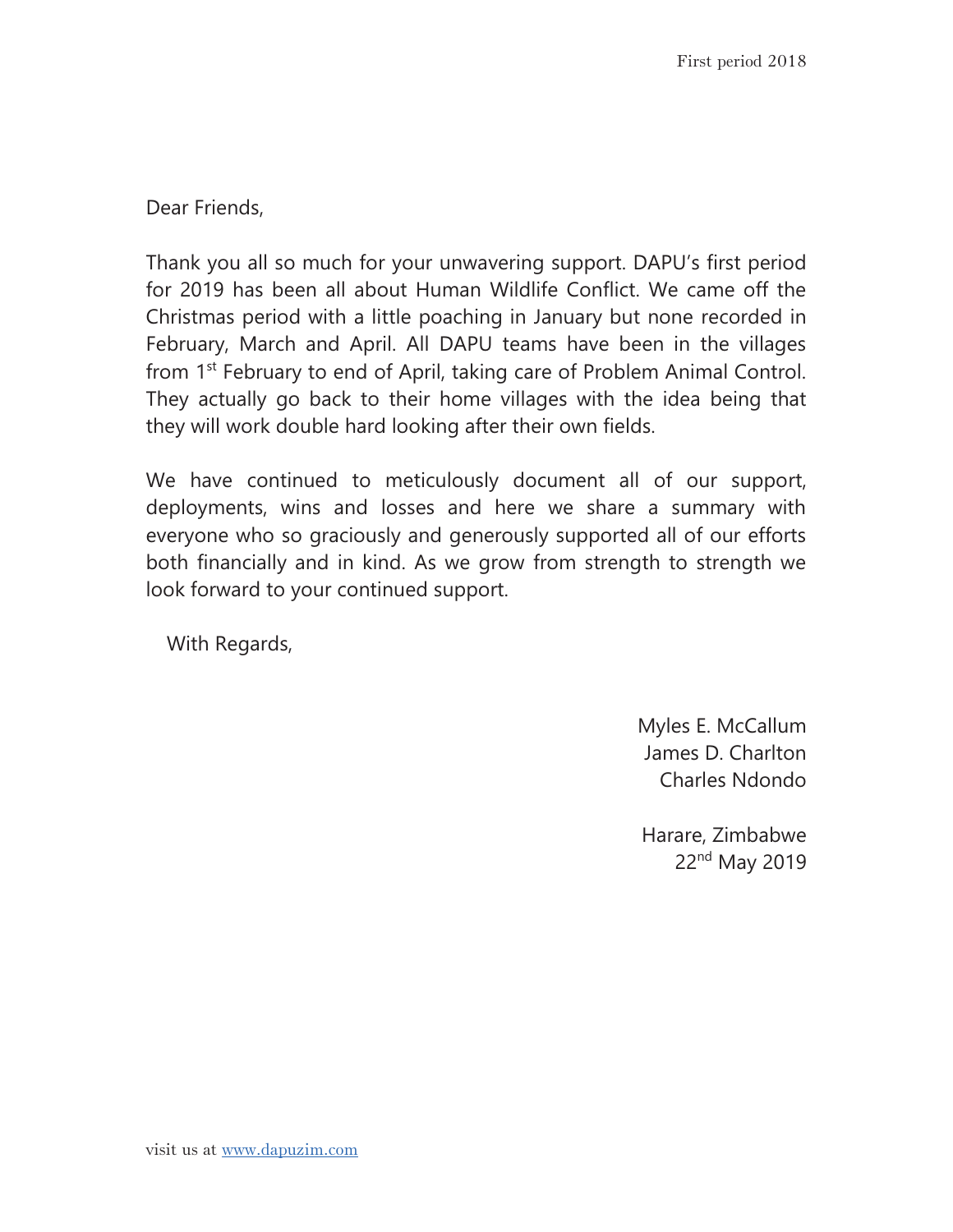# **CONTENTS**

| $\mathbf{1}$   | Changes                                            |                                                                                                   | $\overline{4}$  |
|----------------|----------------------------------------------------|---------------------------------------------------------------------------------------------------|-----------------|
| $\overline{2}$ |                                                    | The wet season                                                                                    | 4               |
| 3              |                                                    | Snaring and general poaching                                                                      | 5               |
| 4              |                                                    | <b>Elephant poaching</b>                                                                          | $\overline{7}$  |
| 5              | 5.1.1<br>5.1.2<br>5.1.3<br>5.1.4<br>5.1.5<br>5.1.6 | Problem animal control<br>Elephants<br>Lion<br><b>Buffalo</b><br>Crocodile<br>Hippo<br>Snakebites | 8               |
| 6              |                                                    | Netting on the Zambezi                                                                            | 12 <sup>2</sup> |
| $\overline{7}$ | Goals for 2019                                     |                                                                                                   | 12              |
| 8              |                                                    | Flying for wildlife and others                                                                    | 13              |
| 9              |                                                    | <b>Conservation Force</b>                                                                         | 15              |
| $10$           |                                                    | <b>Income and Expenses YTD</b>                                                                    | 16              |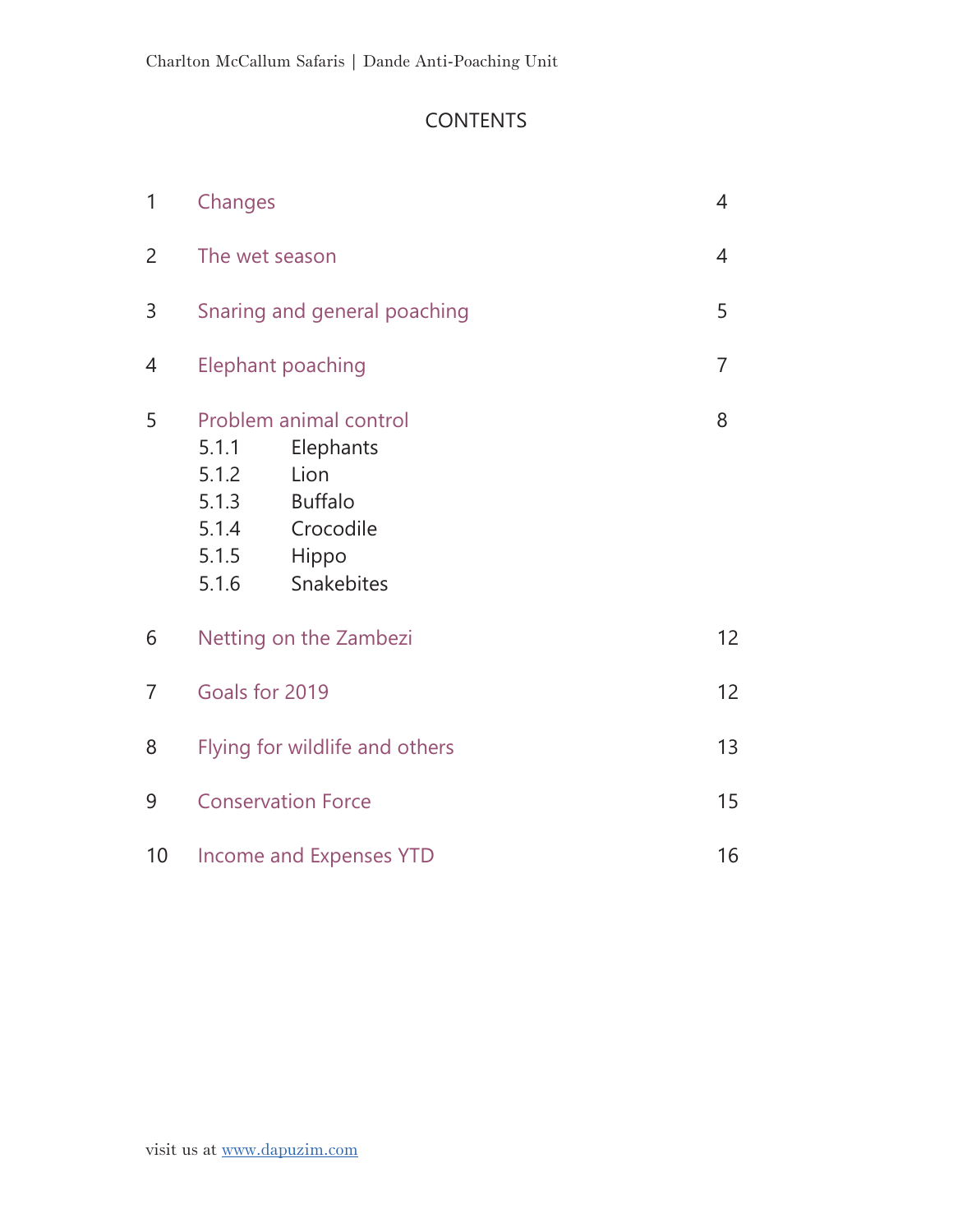### 1. Changes

The major change in Dande has been that Charlton McCallum Safaris successfully renewed their contracts for another 10 years in the "Dande North". Now we are feeling much more secure and inclined to really roll up our sleeves and invest! There is scope to at least double our game populations in Dande, and this is our mission! So it stands to reason that we will need to double up on DAPU too.

Bongi continues to head up DAPU operations, deputized by Owen, Muno and Alfa. The scouts are all enjoying much better morale, and the whole unit is infinitely more professional and settled than it was in 2018. We have committed to trying to facilitate at least one short training course per annum, in order to keep DAPU moving in the right trajectory and of course allow personal growth for all staff.

### 2. The "Wet" season.

The 2018/ 2019 rainy season was erratic and has been officially classified as a drought. Crops are universally poor in Dande, with some families harvesting nothing at all. We can certainly expect a heavy poaching season – and this starting soon, and running all the way to February 2020. Whilst crops have almost universally failed – there is still plenty of grazing and browsing for the game. Most of the North is blessed with magnificent natural springs, so water there is not a problem. However in the East water remains an ever-present challenge.

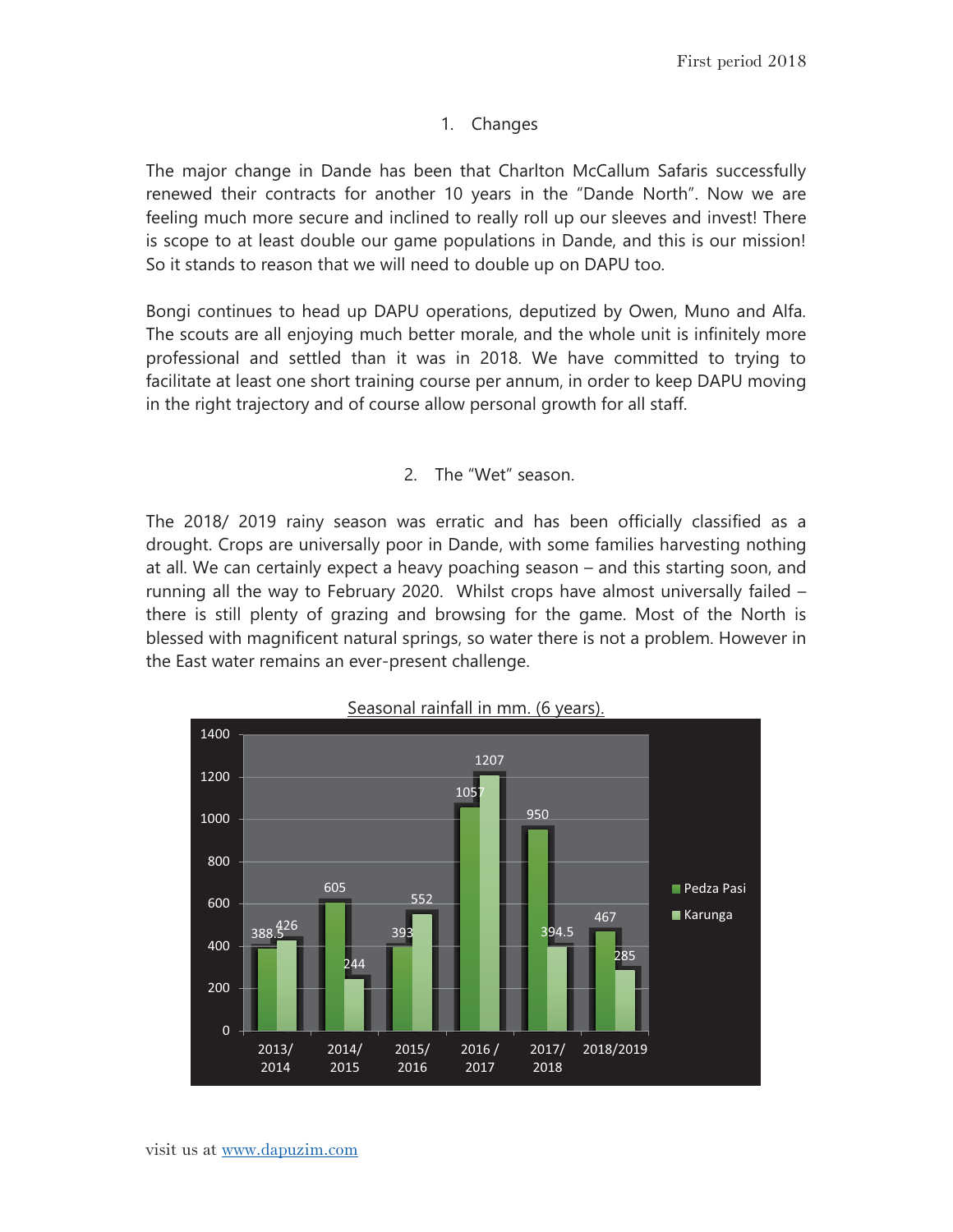This is a reminder to us all that Dande is firmly in "agro ecological region 5" which is at best, marginal for agriculture, BUT is absolutely perfectly suited to wildlife. So as responsible custodians we need to make sure that these magnificent concessions continue to improve. They also need to remain commercially viable to continue to out compete conflicting land uses.

3. Snaring and General poaching first period 2019.

We have had a truly extraordinary year so far in terms of results. In January, Alfa and his East team managed to arrest and convict 9 meat poachers and Bongi's team in the North caught and convicted 1 meat poacher. These arrests really set the tone for the first period and we have seen very little evidence of any poaching at all.

As usual when we start hunting, we will get top class information from our hunters and hopefully they tell us the same … that poaching is at an all time low.



*End of road for 3 x kudu* 

*poachers! Owen Zvinazwa removing a "kudu snare".*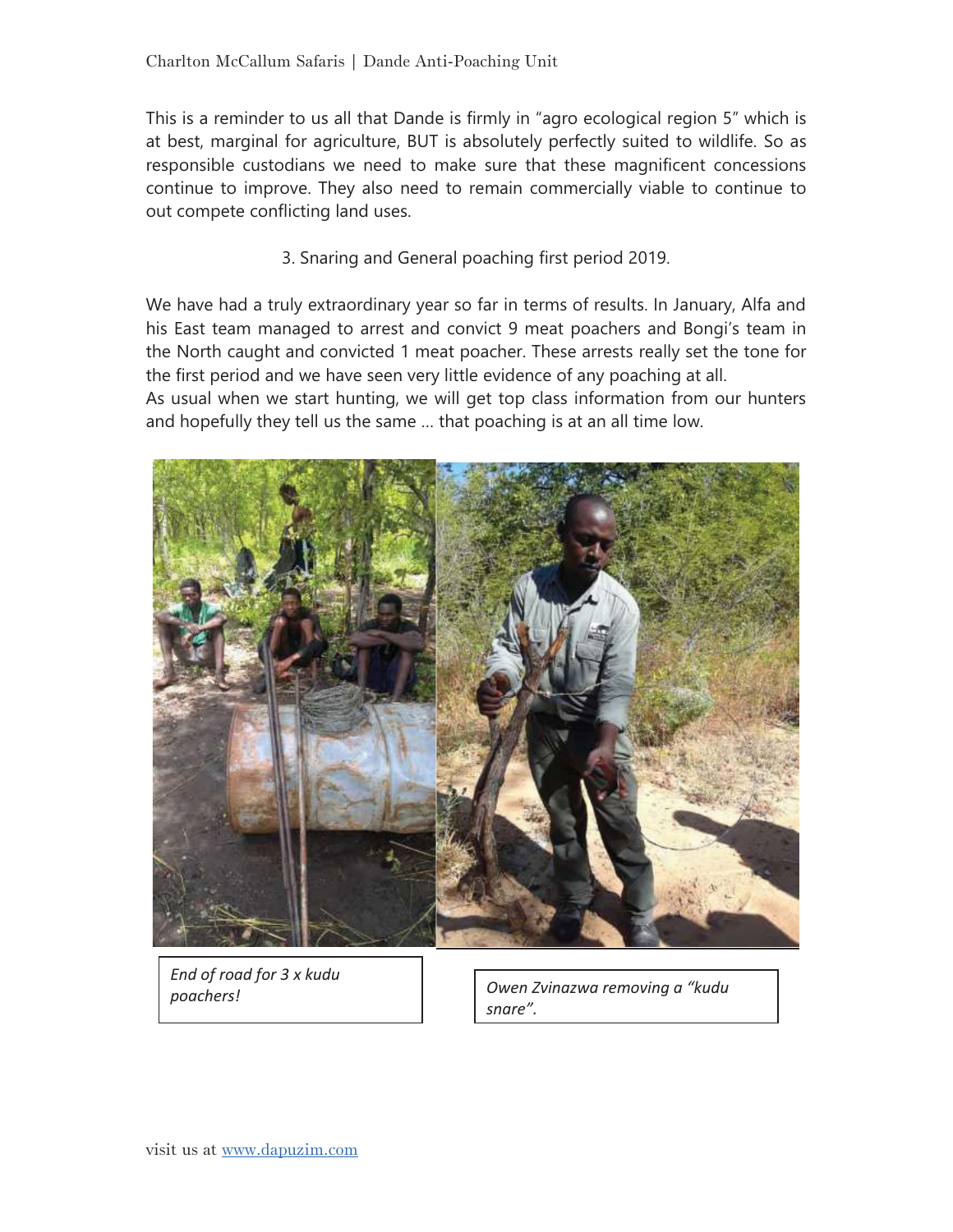

Poachers escorted off to the vehicle.

Muneyi and team with a haul of snares.



### Snares - 2014, 2015, 2016, 2017, 2018 and 2019 first period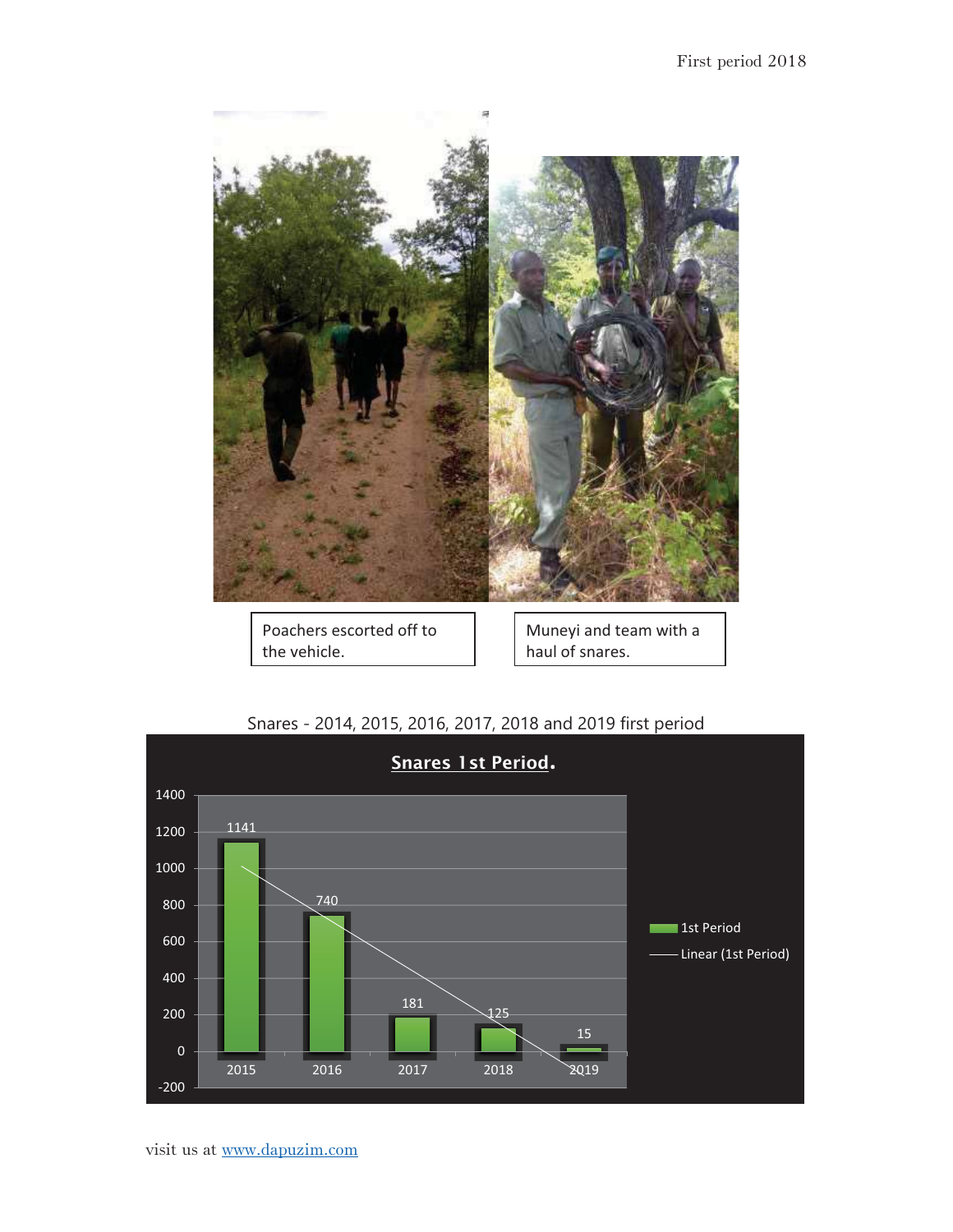### 4. Elephant poaching

There has been one elephant poached in Dande thus far in 2019, which we know about. There may be more that we have not yet found. This elephant was clearly wounded first then died close to a village. We were informed before the poachers could make off with the ivory. Two arrests were made, and one unlicensed rifle was taken out of circulation. Whilst we were sure that these were the two suspects, they were acquitted due to insufficient evidence.



*\*\*\* graph only shows 1st period for 2019 compared to full year all other years\*\*\** 



.*303 British recovered from dead elephant. It must have taken a week for the animal to die*.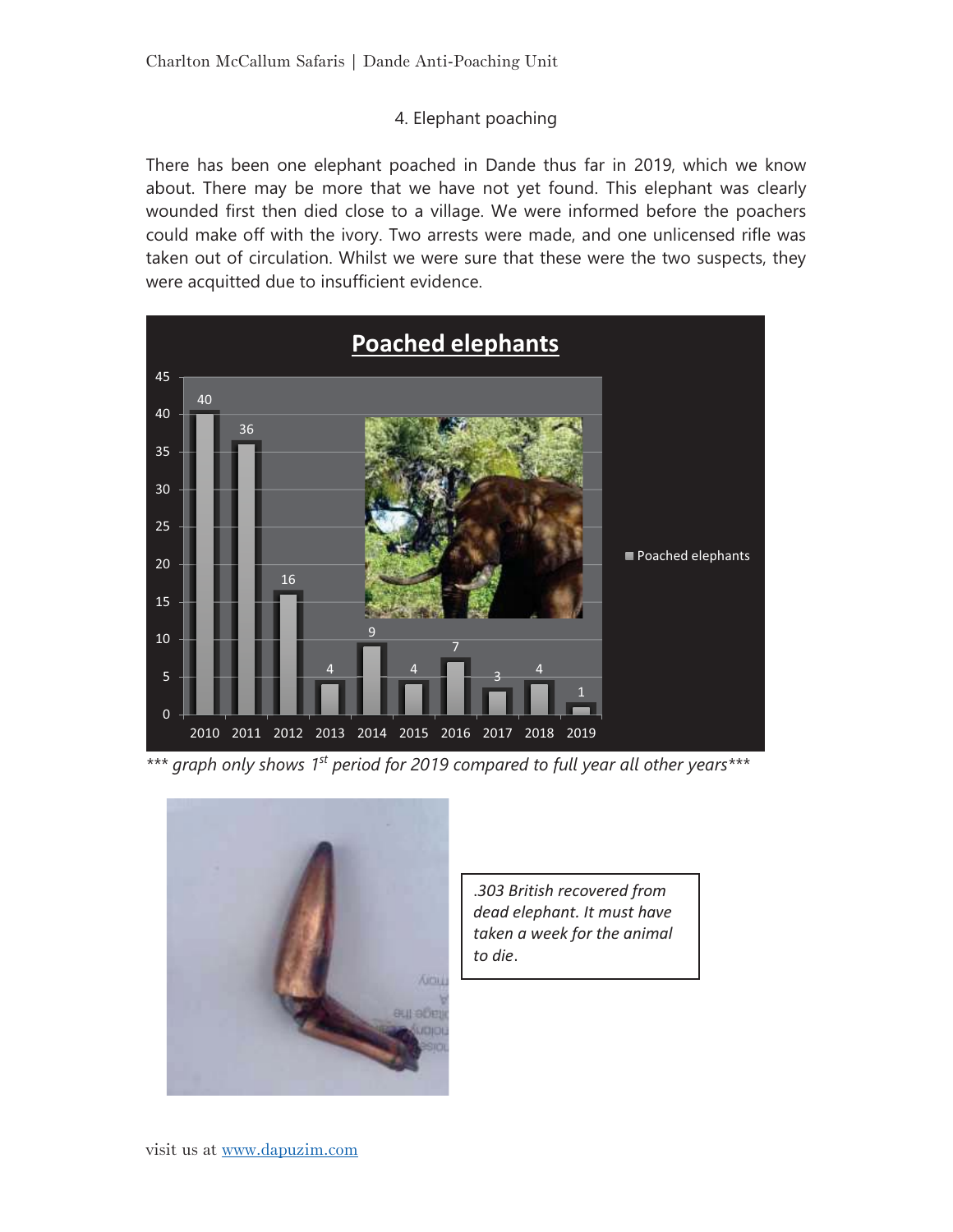

*Bongo & Parks with the .303.* | Big, old cow elephant, poached.

# 5. Problem Animal Control

Duties for DAPU scouts also include attending to Problem Animal reports (PAC). Obviously "the peak season" for PAC is the cropping season running from January to the end of April. The two major culprit species are elephants and lions. Both elephant and lion are extremely difficult to wean from their bad habits and are notoriously stubborn!

Always our goal with PAC is:

- a. Protect human life.
- b. Protect property.
- c. IF POSSIBLE deal with the offending animal by chasing it or them away.
- d. Last resort is to shoot that animal, but in times where life or property is threatened we do not hesitate.

### 5.1.1 Elephant.

In general, as in 2019, the elephants have made a serious nuisance of themselves. All night, every night the DAPU crews have been chasing them.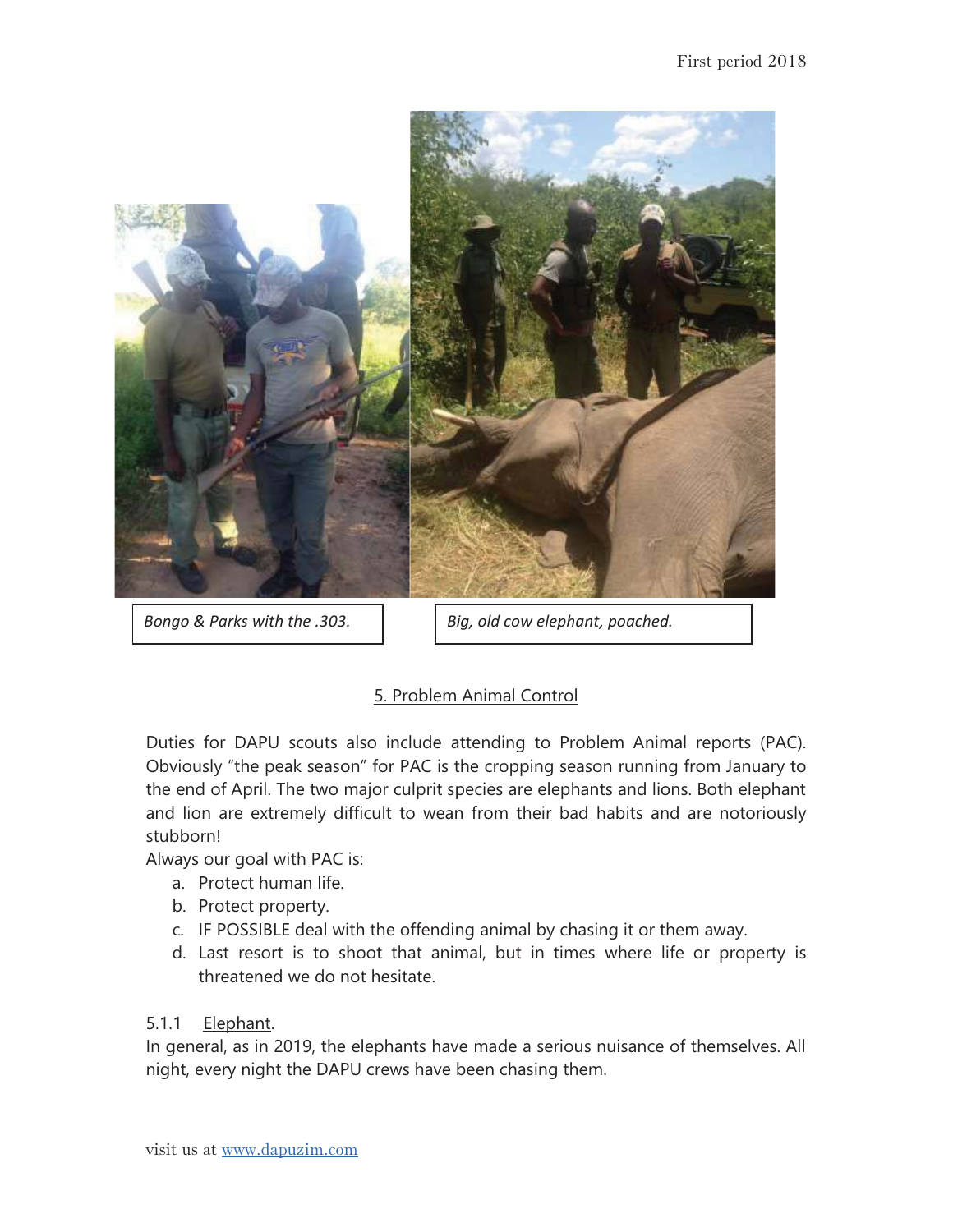One old lady from Irira villages was killed on the 29<sup>th</sup> March whilst walking from her fields back home. It appears that they walked into a cow elephant that had just given birth. Two people hospitalized and no elephants shot in 2019. Our DAPU crews have been on full time elephant PAC rosters from February through to the end of April, but are now back on ordinary patrols.

### Alfa

Ward 4 Elephant @ problem : here is the story! A guy called Mapipi Mubvundura from village head Gomo under chief matsiwo, was so near yet to die with an elephant this morning, a group of elephants pass through into the village herding to Kadzi river were they can get fresh water after they raiding their crops-unfortunately, one ele young bull remained at the back while the villagers were making noise, beating tins try to chasing the group.moreso the remained elephant had no way and that was around 7:00hrs and people were everywhere try to figure the elephant it's lucky to him the elephant ripped the group 15cm dip and one meter long with its tusk's trying to kill Mapipi -luckily was aside of the dilemma .when he get up he escaped through between the elephant legs and didn't noticed were the enemy had gone but....... 16:18

4/30/2019

 $3/4/2019$ 

+263.77.532.4647 -Sam Makuwerere

Elephants is a problem every , so action should be taken seriously

14:03

### Bongi

Report of elephants from pedza pasi village 4 guys were chasing elephant from the field then the elephant charged at them one guy is still not found them the other one has got some wounds on his face he hitted on a tree and two are square The elephant still in the feild im going to usanga sanga now to pick rangers to assess the seen thanks

22:38

06:06

06:36

National Parks Mushumbi In Charge Ziwoyo

#### Bongi

Report of elephants from pedza pasi village 4 guys were chasing elephant from the field then the elephant charged at them one guy is still not found them the other one has got some wounds on his face he hitted on a tree and two are

Thank you, after assessiment give us full details

### National Parks Mushumbi In Charge Ziwoyo

### Bong

Report of elephants from pedza pasi village 4 guys were chasing elephant from the field then the elephant charged at them one guy is still not found them the other one has got some wounds on his face he hitted on a tree and two are

After assessiment give us full details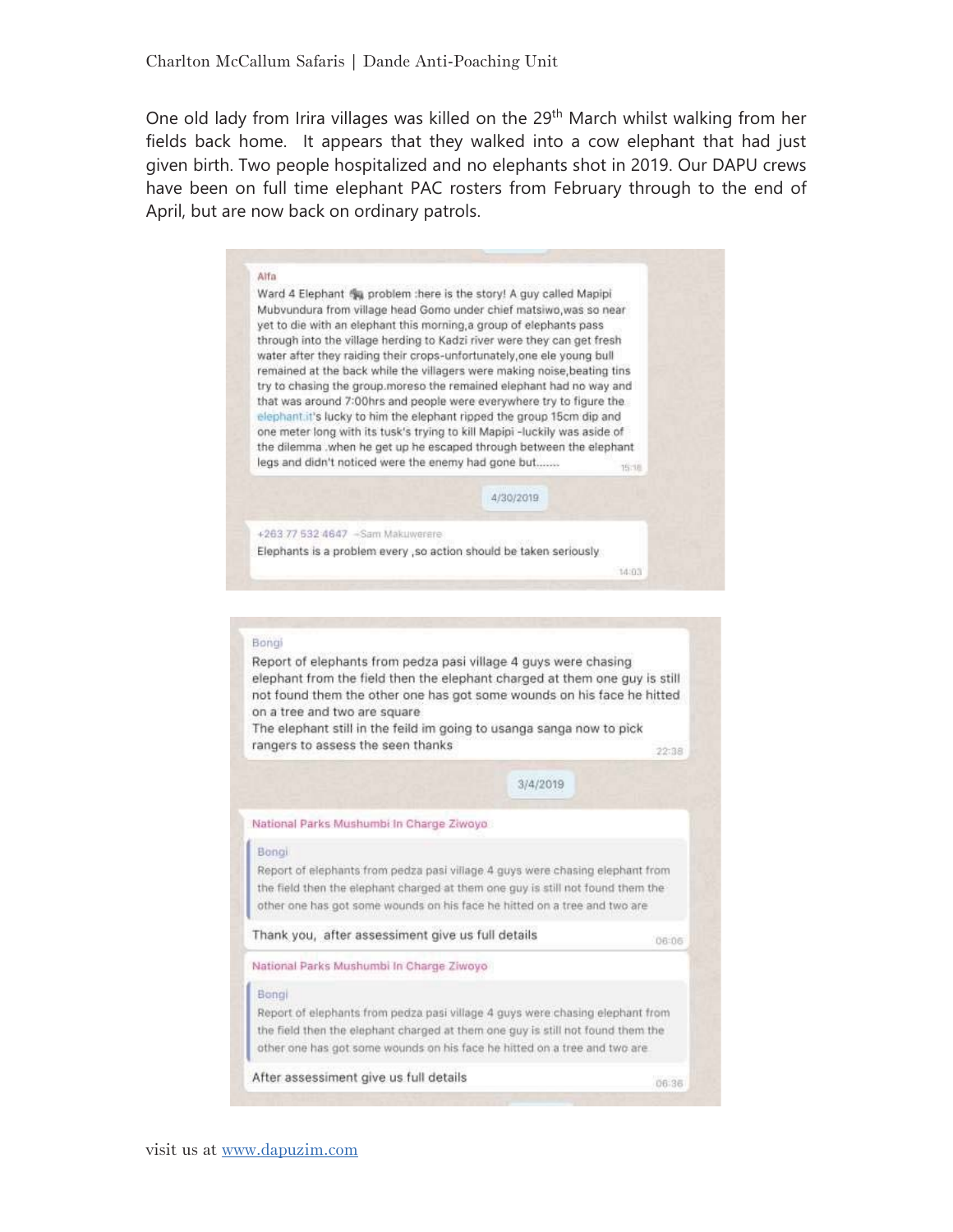### 5.1.2 Lion

Lots and lots of reports of cattle and goats being killed all over the district. Our teams did their very best to chase these lions by firing shotguns, hooting and yelling. In the end against all odds, we have managed to avoid shooting any lions to date. These cats are persistent problems and my feeling is that we will end up having to shoot one or two at some point during the year.

# Bongi Report of lions cought two goats twin pedza village sabhuku chokubooka they were grazing around the homestead Thanks Just advise the villagers to put their goats in strong secure kraals before we arrive for reaction. 17:54 Bongi Thanks Is this the response which I can advise the owner of the goats since here with us here in camp no other action taken Thanks. 18:02 SWO Dande Wachenuka Yes, we are going to react but definitely, but they (the owners) have to do something to protect their goats like putting them in strong secure kraals before we arrive for reaction. 18:15 Bongi SWO Dande Wachenuka Yes, we are going to react but definitely, but they (the owners) have to do

something to protect their goats like putting them in strong secure kraals before we arrive for reaction.

Thanks i will advise them.

18:26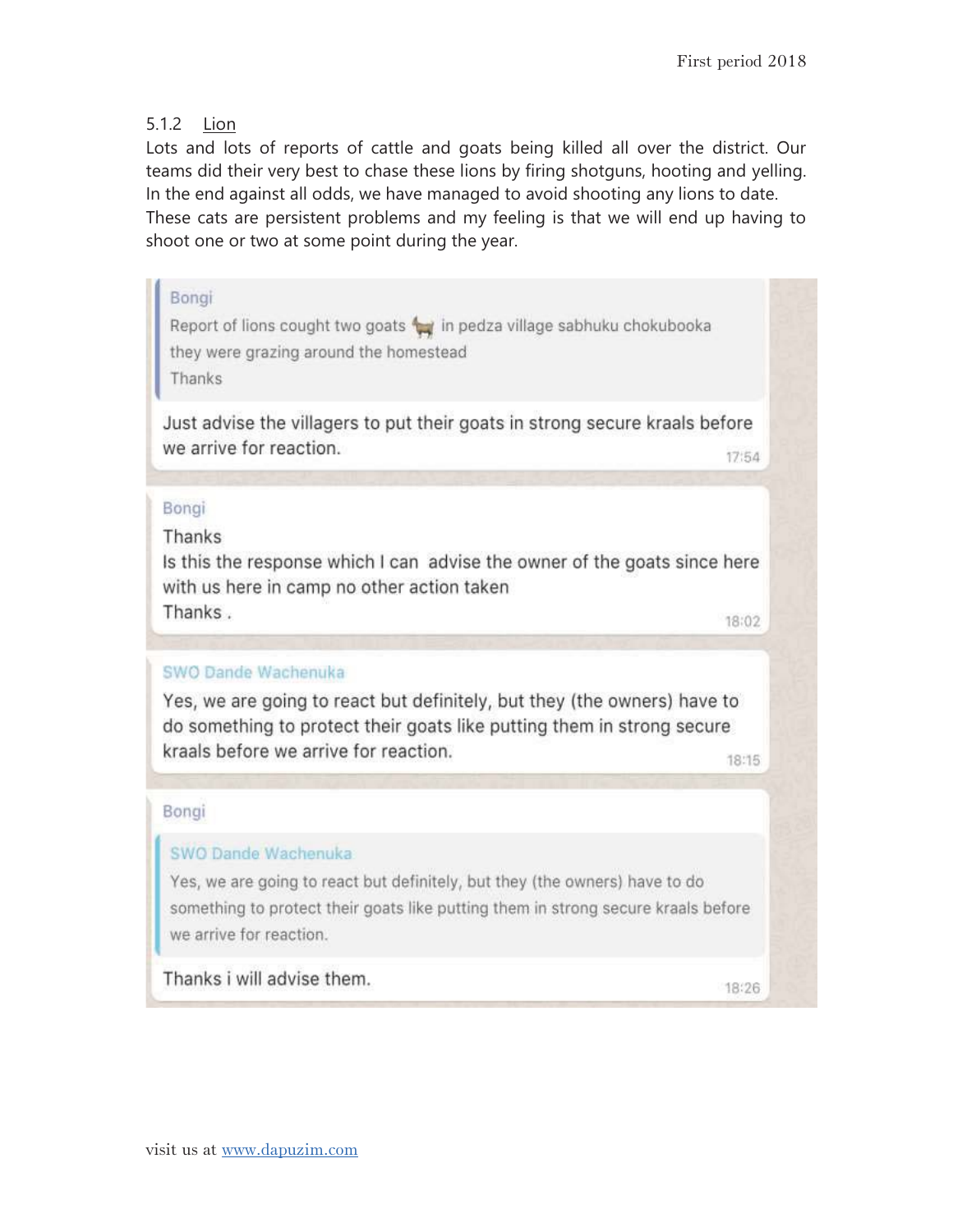

Cow injured by lions.

### 5.1.3 Buffalo

No reported serious problems to date in 2019.

### 5.1.4 Crocodile

No one killed or injured that we know of so far in 2019 but crocs continue to take livestock!

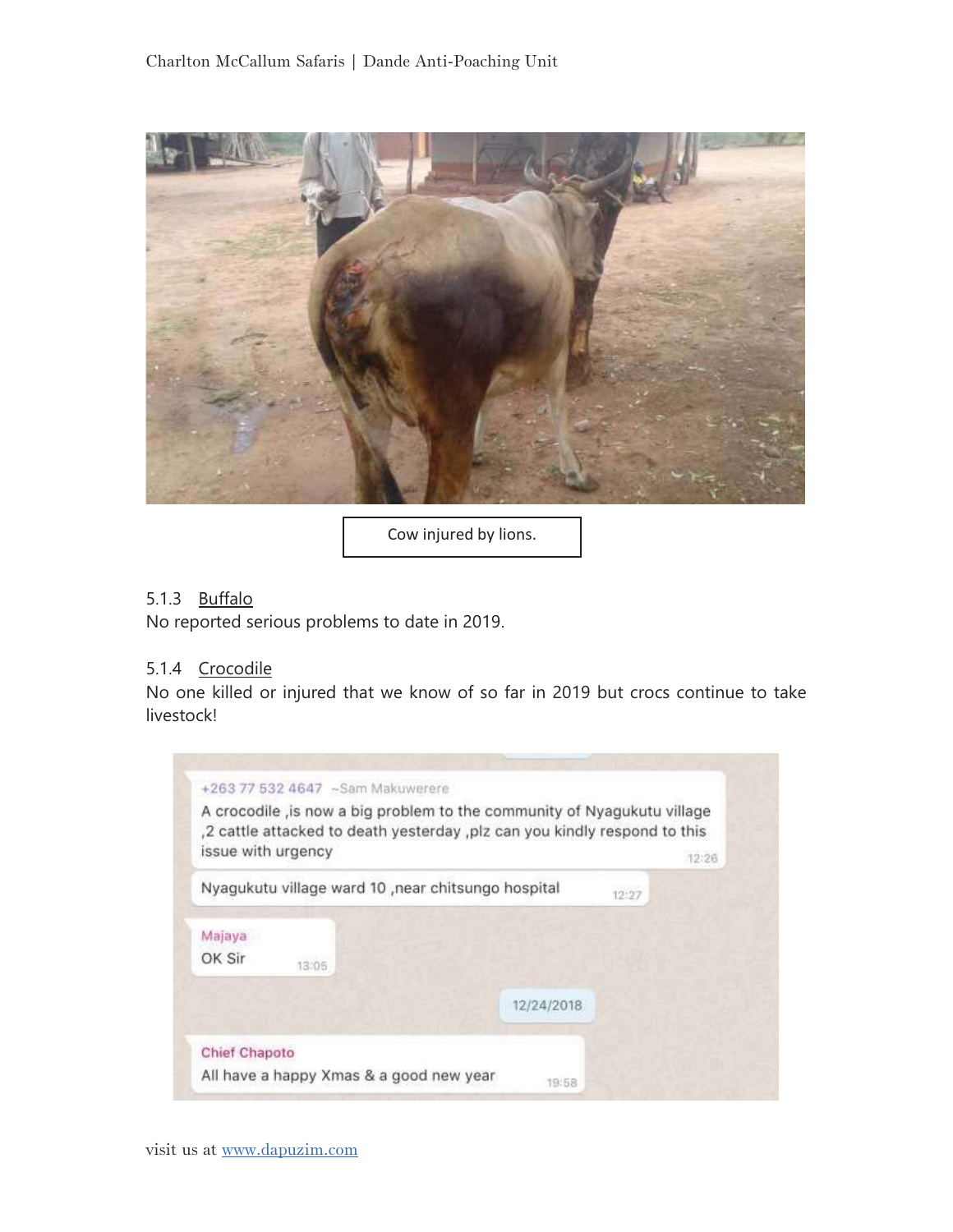5.1.5 Hippo No reported serious problems to date in 2019.

5.1.6 Snakes No reported deaths to date in 2019

### 6. Netting on the Zambezi

DAPU will continue to contribute 200 liters of petrol per month toward efforts to eliminate all illegal fishing in a 50km stretch of the Zambezi River. As a general rule the illegal netting has been much reduced, and sport anglers and legal netters are reporting better catches.

In the big picture this is actually important, as often fish poachers were not only poaching fish but elephant and other game too. Also the diameters of their nets had gotten smaller and smaller over the years, which clearly was an indication of seriously depleted, fish reserves.

# 7. Goals for 2019

Being a drought year has really galvanized us to try even harder with water in the East and in Ward 1 and this is going to be our primary focus in 2019.

### Water Projects

C.M Safaris has decided to go ahead with some substantial water projects in 2019. 1. Extend pipeline from D.S.A into ward 1 for 5km – total of two pans servicing approximately 20,000 acres that was previously dry.

2. Extend pipeline from Kabveve in the East back towards camp for 5km – total of two pans servicing approximately 20,000 acres that was previously dry.

3. A pipeline to tank gravity system feeding 7 pans, watering 60,000 acres that was previously dry.

They are all quite major projects. C.M Safaris will self-financing projects 1 and 2, but we are hoping for some help from the UNDP for number 3!

# Game Relocation 2019

A serious drought in the South Western areas of Zimbabwe has meant that we can hopefully get some game into the Dande North at competitive prices. The UNDP has offered some funding which we are hoping to take advantage of to bring in several hundred head of Zebra, Impala, some Waterbuck and Eland. IF this comes off … together with the water projects we can expect Dande to really change significantly – and all good change.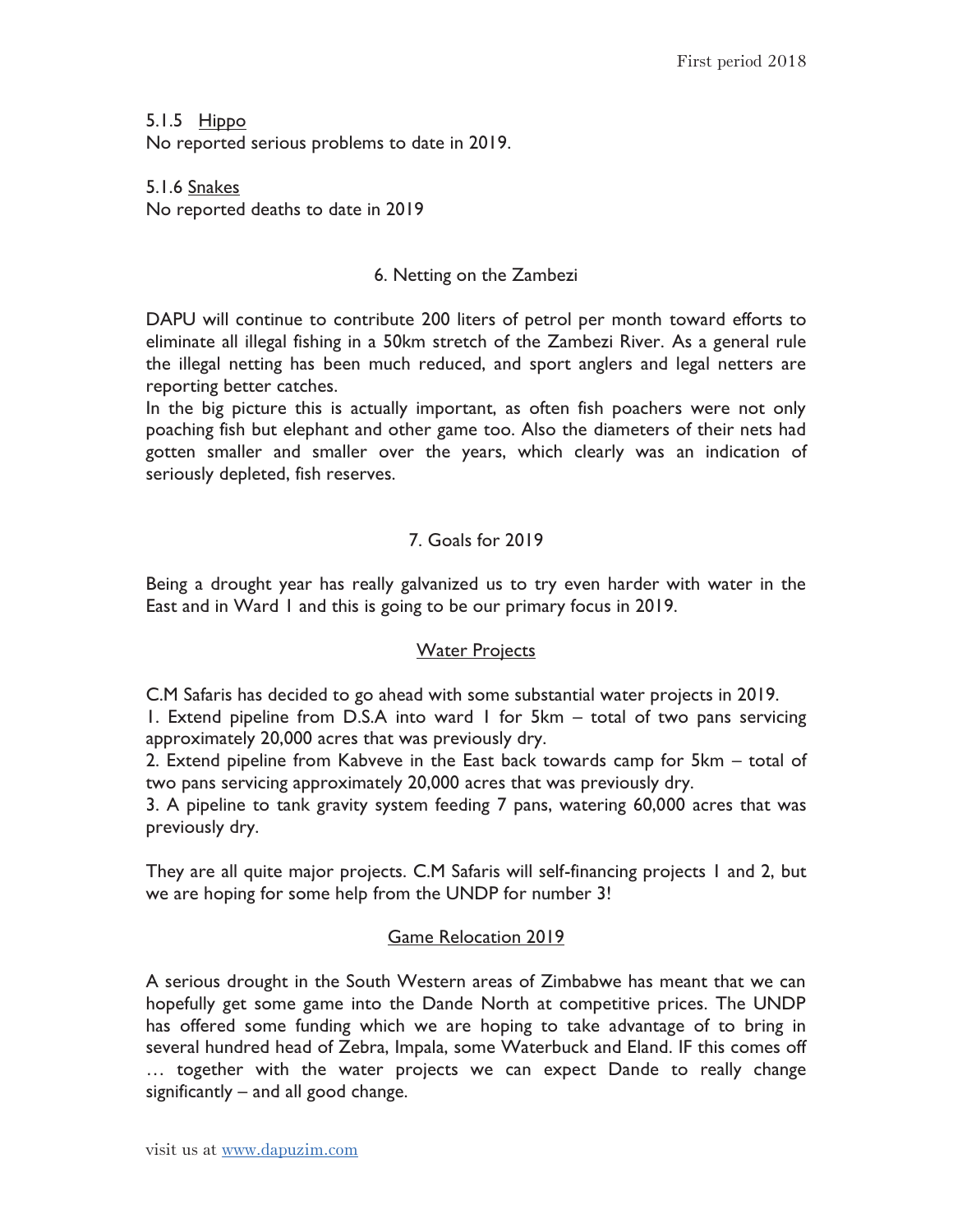### Summary of goals 2019

|    | Continue<br>with<br>anti-poaching<br>patrols                                                 | First period quietest ever. |
|----|----------------------------------------------------------------------------------------------|-----------------------------|
| 2. | Early burning will start in May Already started.<br>or June, as soon as it is dry<br>enough. |                             |
| 3. | Extend pipeline in North.                                                                    | To complete by July.        |
| 4. | <b>Extend Pipeline in East.</b>                                                              | Partially complete by July. |
| 5. | Game re location into North.                                                                 |                             |

8. Flying for Wildlife and Others

We must also extend our profound thanks to:

1. Flying for Wildlife for their aerial patrols that are conducted on request. These are volunteer pilots in their own machines and they help us at NO cost to DAPU, which is tremendous. Richard Tennant, Hannes Scholtz and Edward Whitfield continue to give extremely generously of their time and machines to DAPU.

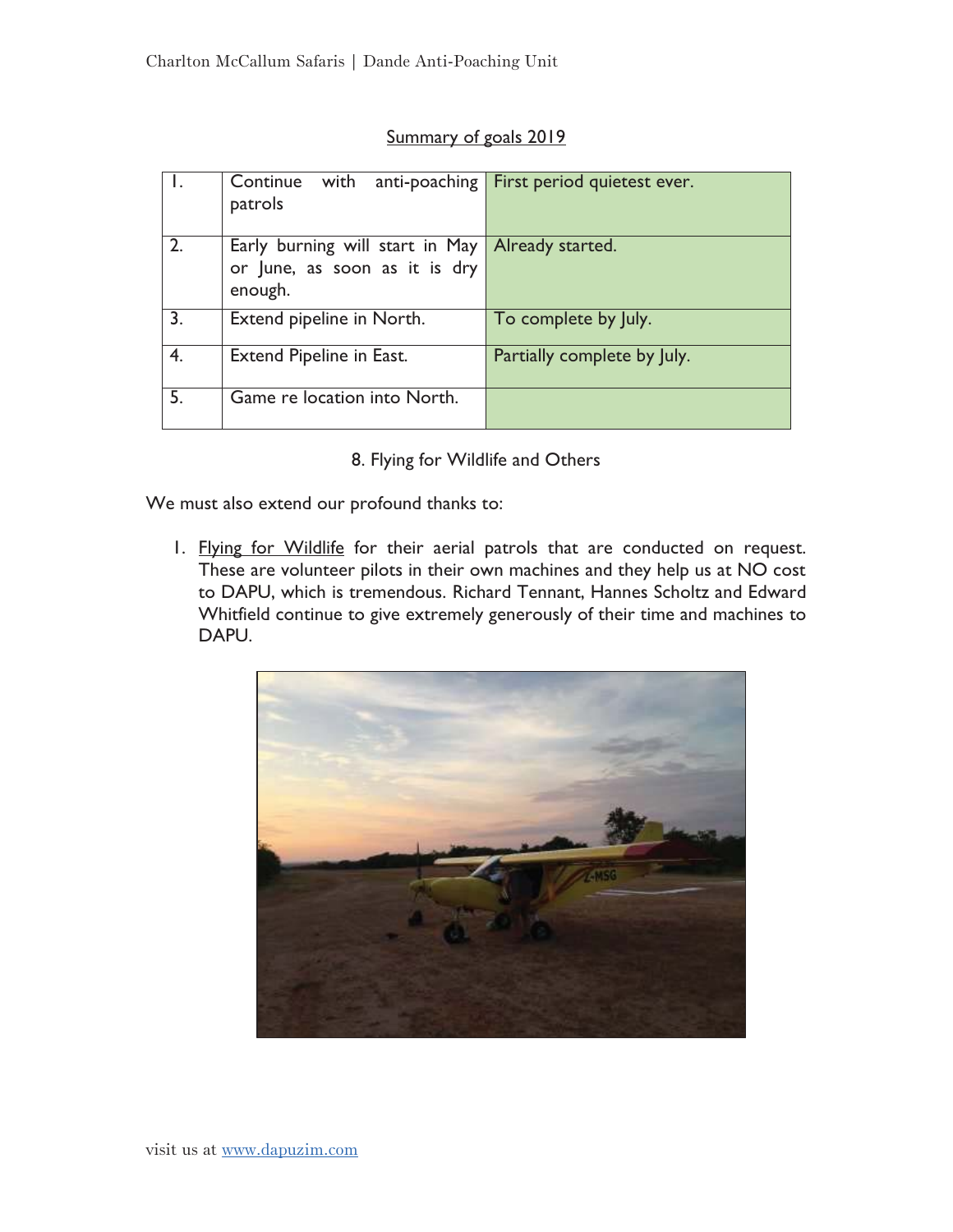2. Trackit (Richard Tennant and Hannes Scholtz) who provide free, real time satellite monitoring of the two DAPU vehicles. This has really saved significantly on fuel and vehicle costs. Also of course we have been able to be much smarter with servicing, and positioning of vehicles.



Thank you Mr. Mike Core for these ... GPS's. They are linked to satellite so game scouts can send text messages whilst on patrol in areas of no cell coverage and we can also track their patrols live.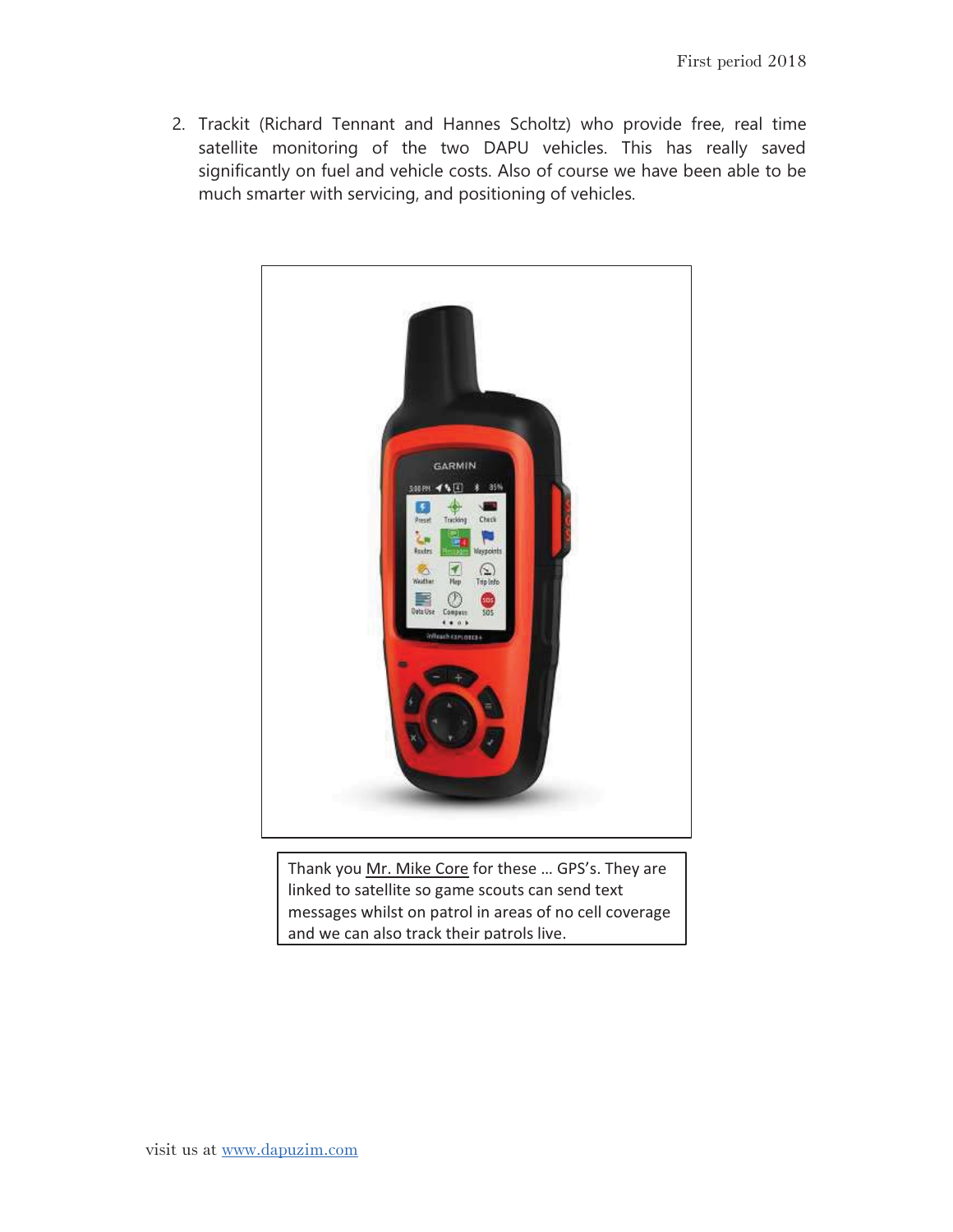### 9. Conservation Force

We continue to work hand in hand with John and Chrissie Jackson of Conservation Force. John and Chrissie are proud hunters and legends in the fight for our way of life and the wild places that we all love.

Conservation Force is a registered non – profit 501(c)(3) public foundation.

How to make a Tax Deductible donation.

Please make a check out to: Conservation Force

Mail to:

C/O John J. Jackson,III 3240 S. 1-10 SERVICE ROAD W. SUITE 200, METAIRIE, LOUISIANA 70001 USA

Check Ref: DAPU

Conservation Force Contact: JOHN J. JACKSON,III TEL :(504) 837 - 1233 FAX :(504) 837 – 1145 Email: Jjw-no@att.net Website: www.conservationforce.org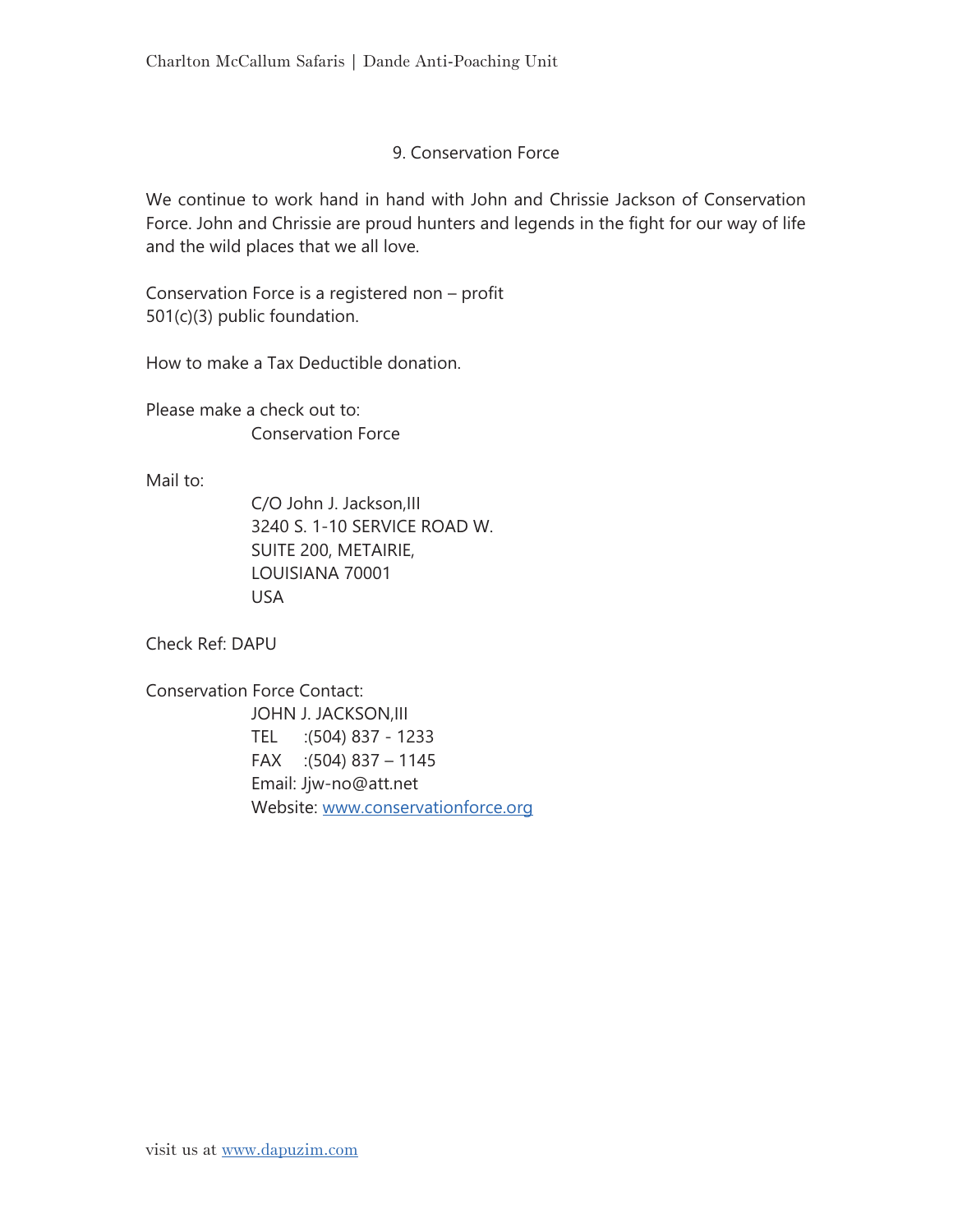### **DAPU Income and Expenses 2019 (first period)**

| <u>2019 income</u>                             |              |
|------------------------------------------------|--------------|
| Jerry Beardmore                                | \$500.00     |
| Mike Tenney                                    | \$500.00     |
| Jeff Norman                                    | \$100.00     |
| Catherine Smencer                              | \$100.00     |
| Kelly Gill                                     | \$60.00      |
| David Adams                                    | \$5,000.00   |
| Jerry jurena                                   | \$1,000.00   |
| Jack & Marjorie Schillinger Family Foundation. | \$10,000.00  |
| Mike Core                                      | \$1,000.00   |
| Myron Repka                                    | \$250.00     |
| Total                                          | US\$18,510   |
| <b>Hunting clients</b>                         | <b>US\$0</b> |
|                                                |              |
| <b>Charlton McCallum Safaris</b>               | US\$13,645   |
| <b>Total Income</b>                            | US\$32,155   |

### *2019 Expenses*

### **# 1 Wages, rewards and rations.**

|          |               | <b>Management</b>  |                |                |                |                   |
|----------|---------------|--------------------|----------------|----------------|----------------|-------------------|
|          | <u>Game</u>   | <b>Bongi, Owen</b> |                |                | <u>Anti</u>    |                   |
| Month    | <b>Scouts</b> | Muno & Alfa        | <b>Rations</b> | <b>Rewards</b> | <b>Netting</b> | <b>Total</b>      |
| January  | US\$1,100     | US\$1,605          | US\$770        | US\$1,754      | US\$200        | US\$5,429         |
| February | US\$1,100     | US\$1,605          | US\$770        | US\$0          | US\$200        | US\$3,675         |
| March    | US\$1,100     | US\$1,605          | US\$770        | US\$0          | US\$200        | US\$3,675         |
| April    | US\$1,100     | US\$1,605          | US\$560        | US\$0          | US\$200        | US\$3,465         |
|          | US\$4,400     | <b>US\$6,420</b>   | US\$2,870      | US\$1,754      | <b>US\$800</b> | <b>US\$16,244</b> |

| <b>Shortfall</b>                    |            | <b>US\$0</b>     |
|-------------------------------------|------------|------------------|
| <b>Total Income</b>                 | US\$32,155 |                  |
| <b>Total expenses</b>               |            | US\$32,155       |
|                                     |            |                  |
|                                     |            | <b>US\$9,347</b> |
| AAX 9832 = $9,631km \times $.05/km$ |            | US\$4,816        |
| ACX 3232 = 9063 km x $$0.5$ /km     |            | US\$4,532        |
| # 3 Vehicles (2).                   |            |                  |
|                                     |            |                  |
|                                     |            | US\$6,564        |
| AAX 9832                            |            | US\$4,242.00     |
| ACX 3232 tires                      |            | US\$1,260.00     |
| Ammunition 12 guage                 |            | US\$1,062.26     |
| # 2 2019 DAPU equipment expenses    |            |                  |